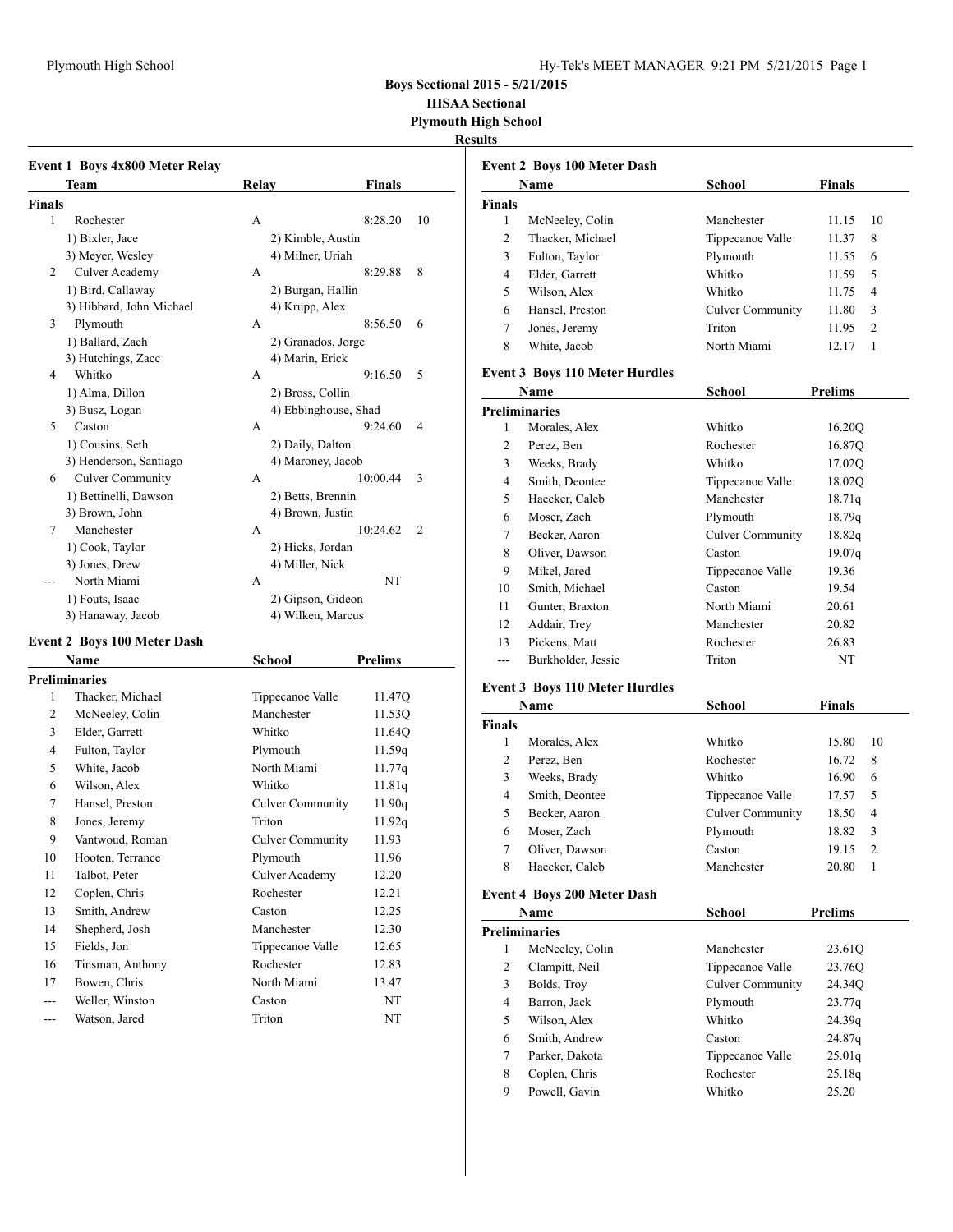**Boys Sectional 2015 - 5/21/2015**

**IHSAA Sectional**

**Plymouth High School Results**

|               | <b>Name</b>                        | Preliminaries  (Event 4 Boys 200 Meter Dash)<br><b>School</b> | <b>Prelims</b> |                |
|---------------|------------------------------------|---------------------------------------------------------------|----------------|----------------|
| 10            | Wilken, Marcus                     | North Miami                                                   | 25.32          |                |
| 11            | Hite, Teeno                        | <b>Culver Community</b>                                       | 25.34          |                |
| 12            | DeVault, Zane                      | Plymouth                                                      | 25.70          |                |
| 13            | Jones, Jeremy                      | Triton                                                        | 25.92          |                |
| 14            | Wagner, Nick                       | Manchester                                                    | 26.01          |                |
| 15            | Handy, Austin                      | North Miami                                                   | 26.91          |                |
| 16            | Andrianov, Aleksander              | Rochester                                                     | 27.54          |                |
| 17            | Mosson, Reid                       | Triton                                                        | 28.71          |                |
| 18            | Southerton, Dakota                 | Caston                                                        | 29.62          |                |
|               | <b>Event 4 Boys 200 Meter Dash</b> |                                                               |                |                |
|               | Name                               | School                                                        | <b>Finals</b>  |                |
| <b>Finals</b> |                                    |                                                               |                |                |
| 1             | McNeeley, Colin                    | Manchester                                                    | 22.83          | 10             |
| 2             | Clampitt, Neil                     | Tippecanoe Valle                                              | 23.33          | 8              |
| 3             | Barron, Jack                       | Plymouth                                                      | 23.98          | 6              |
| 4             | Wilson, Alex                       | Whitko                                                        | 23.99          | 5              |
| 5             | Parker, Dakota                     | Tippecanoe Valle                                              | 24.60          | $\overline{4}$ |
| 6             | Smith, Andrew                      | Caston                                                        | 24.66          | 3              |
| 7             | Coplen, Chris                      | Rochester                                                     | 25.31          | 2              |
| 8             | Bolds, Troy                        | <b>Culver Community</b>                                       | 25.41          | 1              |
|               |                                    |                                                               |                |                |
|               | Event 5 Boys 1600 Meter Run        |                                                               |                |                |
|               | Name                               | <b>School</b>                                                 | <b>Finals</b>  |                |
| <b>Finals</b> |                                    |                                                               |                |                |
| 1             | Meyer, Wesley                      | Rochester                                                     | 4:32.94        | 10             |
| 2             | Cousins, Seth                      | Caston                                                        | 4:35.32        | 8              |
| 3             | Tumoine villalobos, Alejandro      | <b>Culver Academy</b>                                         | 4:44.05        | 6              |
| 4             | Schnieders, Kennedy                | Plymouth                                                      | 4:46.29        | 5              |
| 5             | Pursch, Shane                      | Culver Academy                                                | 4:52.89        | $\overline{4}$ |
| 6             | Duff, Cory                         | North Miami                                                   | 4:54.56        | 3              |
| 7             | Morrow, Jordan                     | Plymouth                                                      | 4:55.60        | 2              |
| 8             | Korkos, Harrison                   | Rochester                                                     | 4:55.98        | 1              |
| 9             | Johnston, Derek                    | Triton                                                        | 5:00.38        |                |
| ---           | Alma, Dillon                       | Whitko                                                        | NT             |                |
| ---           | Wright, Josh                       | Whitko                                                        | NT             |                |
| ---           | Secrist, Chris                     | Tippecanoe Valle                                              | NT             |                |
|               | Watkins, Bailey                    | Triton                                                        | NT             |                |
|               | Betts, Brennin                     | <b>Culver Community</b>                                       | NT             |                |
| ---           | Pattison, Montgomery               | Manchester                                                    | NT             |                |
|               | Maroney, Jacob                     | Caston                                                        | NT             |                |
| ---           | Hanaway, Jacob                     | North Miami                                                   | NT             |                |
| ---           | Reichenbach, Ben                   | Manchester                                                    | NT             |                |
|               |                                    |                                                               |                |                |
|               | Event 6 Boys 4x100 Meter Relay     |                                                               |                |                |
|               | Team                               | Relay                                                         | <b>Finals</b>  |                |
| <b>Finals</b> |                                    |                                                               |                |                |
| 1             | Plymouth                           | A                                                             | 44.14          | 10             |
|               | 1) Barron, Jack                    | 2) Fulton, Taylor                                             |                |                |
|               | 3) Granados, Jorge                 | 4) Hooten, Terrance                                           |                |                |
| 2             | Whitko                             | A                                                             | 44.69          | 8              |
|               | 1) Bumbaugh, Will                  | 2) Ebbinghouse, Shad                                          |                |                |
|               | 3) Elder, Garrett                  | 4) Kirkham, Daniel                                            |                |                |

| 3              | Tippecanoe Valley        | A |                       | 44.82 | 6              |
|----------------|--------------------------|---|-----------------------|-------|----------------|
|                | 1) Clampitt, Neil        |   | 2) Fields, Jon        |       |                |
|                | 3) Mikel, Jared          |   | 4) Parker, Dakota     |       |                |
| $\overline{4}$ | Manchester               | A |                       | 46.23 | 5              |
|                | 1) Addair, Trev          |   | 2) Bennett, Lance     |       |                |
|                | 3) Casper, Jacob         |   | 4) Haecker, Caleb     |       |                |
| 5              | <b>Culver Community</b>  | A |                       | 46.68 | 4              |
|                | 1) Beaver, Lance         |   | 2) Becker, Aaron      |       |                |
|                | 3) Bolds, Troy           |   | 4) Hansel, Preston    |       |                |
| 6              | Culver Academy           | A |                       | 47.51 | 3              |
|                | 1) Aguilar, Mathieu      |   | 2) Amling, Stephan    |       |                |
|                | 3) Burns, Eric           |   | 4) Hetzel, William    |       |                |
| 7              | Rochester                | A |                       | 49.05 | $\overline{2}$ |
|                | 1) Andrianov, Aleksander |   | 2) Coplen, Chris      |       |                |
|                | 3) Hoover, Austin        |   | 4) McLochlin, Connor  |       |                |
| 8              | North Miami              | A |                       | 50.95 | $\mathbf{1}$   |
|                | 1) Bowen, Chris          |   | 2) Gipson, Gideon     |       |                |
|                | 3) Gunter, Braxton       |   | 4) Hanaway, Connor    |       |                |
| 9              | Triton                   | A |                       | 51.11 |                |
|                | 1) Johnson, Devin        |   | 2) Jones, Jeremy      |       |                |
|                | 3) Long, Matthew         |   | 4) Mosson, Reid       |       |                |
| 10             | Caston                   | A |                       | 51.17 |                |
|                | 1) Babb, Hunter          |   | 2) Oliver, Dawson     |       |                |
|                | 3) Smith, Andrew         |   | 4) Southerton, Dakota |       |                |
|                |                          |   |                       |       |                |

# **Event 7 Boys 400 Meter Dash**

|               | Name                | School                  | <b>Finals</b> |                |
|---------------|---------------------|-------------------------|---------------|----------------|
| <b>Finals</b> |                     |                         |               |                |
| 1             | Kirkham, Daniel     | Whitko                  | 52.18         | 10             |
| 2             | Barron, Jack        | Plymouth                | 53.40         | 8              |
| 3             | Bolds, Troy         | <b>Culver Community</b> | 54.02         | 6              |
| 4             | Ballard, Zach       | Plymouth                | 54.58         | 5              |
| 5             | McLochlin, Connor   | Rochester               | 55.07         | 4              |
| 6             | Nigh, Jacob         | Rochester               | 55.08         | 3              |
| 7             | Houston, John       | Culver Academy          | 56.12         | $\overline{2}$ |
| 8             | Wilken, Marcus      | North Miami             | 57.15         | 1              |
| 9             | Page, Kaelon        | Triton                  | 57.32         |                |
| 10            | Rentschler, Graham  | Caston                  | 57.91         |                |
| 11            | Good, Gavin         | Tippecanoe Valle        | 58.31         |                |
| 12            | Helton, Jacob       | Whitko                  | 58.71         |                |
| 13            | Daily, Dalton       | Caston                  | 1:02.22       |                |
| 14            | Zintsmaster, Josiah | North Miami             | 1:14.26       |                |
| ---           | Hansel, Preston     | <b>Culver Community</b> | NT            |                |

# **Event 8 Boys 300 Meter Hurdles**

| School<br>Name<br><b>Finals</b> |                 |                         | Finals |                |
|---------------------------------|-----------------|-------------------------|--------|----------------|
|                                 |                 |                         |        |                |
|                                 | Smith, Deontee  | Tippecanoe Valle        | 43.99  | 10             |
| 2                               | Weeks, Brady    | Whitko                  | 44.48  | 8              |
| 3                               | Oliver, Dawson  | Caston                  | 45.80  | 6              |
| 4                               | Becker, Aaron   | <b>Culver Community</b> | 46.76  | .5             |
| 5                               | Mikel, Jared    | Tippecanoe Valle        | 47.28  | $\overline{4}$ |
| 6                               | Perez, Ben      | Rochester               | 47.48  | 3              |
| 7                               | Haecker, Caleb  | Manchester              | 48.01  | 2              |
| 8                               | Gunter, Braxton | North Miami             | 48.08  |                |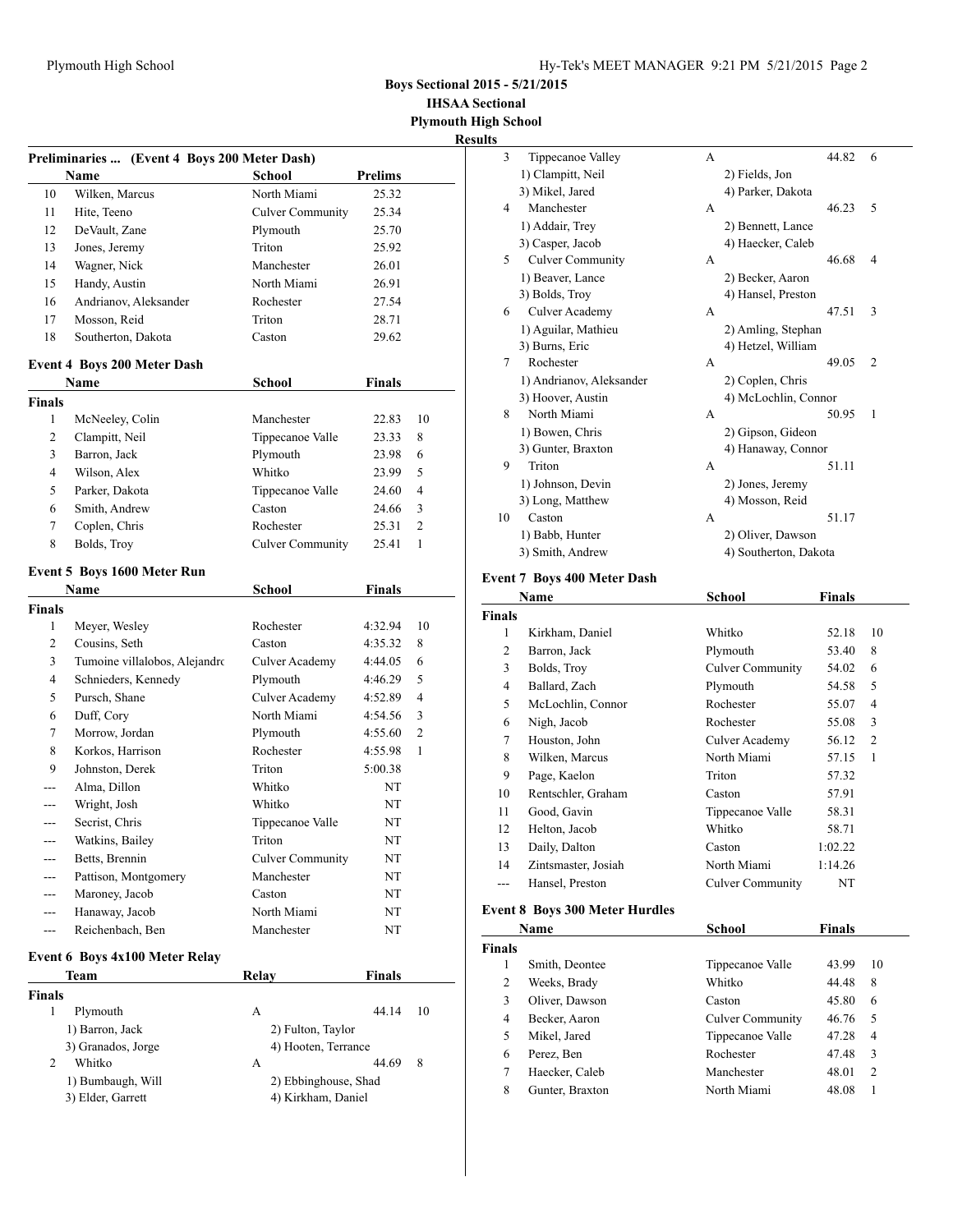**Boys Sectional 2015 - 5/21/2015**

**IHSAA Sectional Plymouth High School**

**Results**

|               | Finals  (Event 8 Boys 300 Meter Hurdles) |                         |               |                         |
|---------------|------------------------------------------|-------------------------|---------------|-------------------------|
|               | Name                                     | <b>School</b>           | Finals        |                         |
| 9             | Amling, Stephan                          | Culver Academy          | 48.68         |                         |
| 10            | Dahlquist, Noah                          | Rochester               | 49.00         |                         |
| 11            | Sapp, Blake                              | Whitko                  | 49.08         |                         |
| 12            | McMillen, Tristen                        | Plymouth                | 49.56         |                         |
| 13            | Moser, Zach                              | Plymouth                | 49.83         |                         |
| 14            | Smith, Michael                           | Caston                  | 49.88         |                         |
| 15            | Sherow, Cordell                          | Triton                  | 51.70         |                         |
| 16            | Addair, Trey                             | Manchester              | 52.79         |                         |
| 17            | Umare, Himanshu                          | Culver Academy          | 55.78         |                         |
|               | <b>Event 9 Boys 800 Meter Run</b>        |                         |               |                         |
|               | Name                                     | <b>School</b>           | <b>Finals</b> |                         |
| <b>Finals</b> |                                          |                         |               |                         |
| 1             | Meyer, Wesley                            | Rochester               | 2:02.31       | 10                      |
| 2             | Schnieders, Kennedy                      | Plymouth                | 2:04.51       | 8                       |
| 3             | Neer, Landrum                            | Culver Academy          | 2:05.39       | 6                       |
| 4             | Pursch, Shane                            | Culver Academy          | 2:07.81       | 5                       |
| 5             | Miller. Derek                            | Whitko                  | 2:11.43       | 4                       |
| 6             | Rich. Jon                                | Manchester              | 2:11.90       | 3                       |
| 7             | Henderson, Santiago                      | Caston                  | 2:12.00       | $\overline{c}$          |
| 8             | Johnston, Derek                          | Triton                  | 2:13.55       | $\mathbf{1}$            |
| 9             | Ebbinghouse, Shad                        | Whitko                  | 2:15.05       |                         |
| 10            | Marin, Erick                             | Plymouth                | 2:18.52       |                         |
| 11            | Gipson, Gideon                           | North Miami             | 2:21.15       |                         |
| 12            | Merley, Shay                             | Tippecanoe Valle        | 2:21.45       |                         |
| 13            | Jones, Drew                              | Manchester              | 2:23.55       |                         |
| 14            | Hansel, Tyler                            | <b>Culver Community</b> | 2:29.65       |                         |
| 15            | Maroney, Jacob                           | Caston                  | 2:30.86       |                         |
| 16            | Brown, John                              | <b>Culver Community</b> | 2:33.56       |                         |
| 17            | Tucker, Camden                           | Tippecanoe Valle        | 2:34.74       |                         |
| 18            | Fouts, Isaac                             | North Miami             | 2:59.08       |                         |
|               | Event 10 Boys 3200 Meter Run             |                         |               |                         |
|               | Name                                     | School                  | <b>Finals</b> |                         |
| <b>Finals</b> |                                          |                         |               |                         |
| 1             | Cousins, Seth                            | Caston                  | 9:53.65       | 10                      |
| 2             | Pugh, Eli                                | Rochester               | 9:58.17       | 8                       |
| 3             | Tumoine villalobos, Alejandro            | Culver Academy          | 10:05.13      | 6                       |
| 4             | Rohr, Thomas                             | Manchester              | 10:18.79      | 5                       |
| 5             | Schnieders, Kennedy                      | Plymouth                | 10:37.63      | 4                       |
| 6             | Wright, Josh                             | Whitko                  | 10:43.33      | 3                       |
| $\tau$        | Kimble, Austin                           | Rochester               | 10:48.02      | $\overline{\mathbf{c}}$ |
| 8             | Morrow, Jordan                           | Plymouth                | 10:56.89      | 1                       |
| 9             | Bird, Callaway                           | <b>Culver Academy</b>   | 11:00.38      |                         |
| ---           | Watkins, Bailey                          | Triton                  | NT            |                         |
| ---           | Vorhees, Braden                          | Caston                  | NT            |                         |
| ---           | Busz, Logan                              | Whitko                  | NT            |                         |
|               | Brown, Justin                            | <b>Culver Community</b> | NT            |                         |
| ---           | Herrmann, Jeremy                         | Manchester              | NT            |                         |
| ---           | Honeycutt, Shaun                         | Triton                  | NT            |                         |

|                | Team                            | Relay              | <b>Finals</b>          |                |
|----------------|---------------------------------|--------------------|------------------------|----------------|
| <b>Finals</b>  |                                 |                    |                        |                |
| 1              | Plymouth                        | А                  | 3:34.71                | 10             |
|                | 1) Ballard, Zach                | 2) Barron, Jack    |                        |                |
|                | 3) Fulton, Taylor               | 4) Granados, Jorge |                        |                |
| 2              | Whitko                          | А                  | 3:38.83                | 8              |
|                | 1) Baughman, Zach               |                    | 2) Ebbinghouse, Shad   |                |
|                | 3) Elder, Garrett               | 4) Helton, Jacob   |                        |                |
| 3              | <b>Culver Academy</b>           | A                  | 3:40.40                | 6              |
|                |                                 |                    |                        |                |
|                | 1) Amling, Stephan              | 2) Hetzel, William |                        |                |
| 4              | 3) Houston, John<br>Rochester   | 4) Krupp, Alex     |                        |                |
|                |                                 | А                  | 3:40.91                | 5              |
|                | 1) Bixler, Jace                 | 2) Coplen, Chris   |                        |                |
|                | 3) Cripe, Sawyer                |                    | 4) McLochlin, Connor   |                |
| 5              | Tippecanoe Valley               | A                  | 3:41.38                | 4              |
|                | 1) Clampitt, Neil               | 2) Merley, Shay    |                        |                |
|                | 3) Mikel, Jared                 | 4) Parker, Dakota  |                        |                |
| 6              | Manchester                      | A                  | 3:45.65                | 3              |
|                | 1) Addair, Trey                 | 2) Bennett, Lance  |                        |                |
|                | 3) Guerrero, Elisiel            | 4) Haecker, Caleb  |                        |                |
| 7              | Caston                          | A                  | 3:52.99                | 2              |
|                | 1) Babb, Hunter                 | 2) Cousins, Seth   |                        |                |
|                | 3) Daily, Dalton                |                    | 4) Henderson, Santiago |                |
| 8              | North Miami                     | A                  | 3:55.75                | 1              |
|                | 1) Duff, Cory                   | 2) Fouts, Isaac    |                        |                |
|                | 3) Gipson, Gideon               | 4) Gunter, Braxton |                        |                |
| 9              | <b>Culver Community</b>         | A                  | 4:01.60                |                |
|                | 1) Beaver, Lance                | 2) Bolds, Troy     |                        |                |
|                | 3) Hansel, Preston              | 4) Hansel, Tyler   |                        |                |
| 10             | Triton                          | A                  | 4:13.41                |                |
|                | 1) Johnston, Derek              | 2) Jones, Jeremy   |                        |                |
|                | 3) Mosson, Reid                 | 4) Page, Kaelon    |                        |                |
|                | <b>Event 12 Boys High Jump</b>  |                    |                        |                |
|                | Name                            | <b>School</b>      | Finals                 |                |
| <b>Finals</b>  |                                 |                    |                        |                |
| 1              | Burns, Eric                     | Culver Academy     | $6 - 02.00$            | 10             |
| 2              | Anders, Josh                    | Plymouth           | J6-02.00               | 8              |
| 3              | Dahlquist, Noah                 | Rochester          | 5-08.00                | 6              |
| $\overline{4}$ |                                 |                    |                        | 5              |
|                | White, Jacob                    | North Miami        | 5-06.00                |                |
| 5              | Sapp, Blake                     | Whitko             | 5-04.00                | $\overline{4}$ |
| ---            | Perez, Ben                      | Rochester          | NΗ                     |                |
| ---            | Babb, Hunter                    | Caston             | NH                     |                |
|                | Miller, Derek                   | Whitko             | NH                     |                |
|                | Pegg, Matthew                   | Manchester         | NH                     |                |
| ---            | Trick, Remington                | Manchester         | NH                     |                |
| ---            | Oliver, Dawson                  | Caston             | NΗ                     |                |
|                | <b>Event 13 Boys Pole Vault</b> |                    |                        |                |
|                | Name                            | <b>School</b>      | Finals                 |                |
| <b>Finals</b>  |                                 |                    |                        |                |
| 1              | Cripe, Sawyer                   | Rochester          | 14-00.00               | 10             |
| $\overline{c}$ | Bumbaugh, Will                  | Whitko             | 11-06.00               | 8              |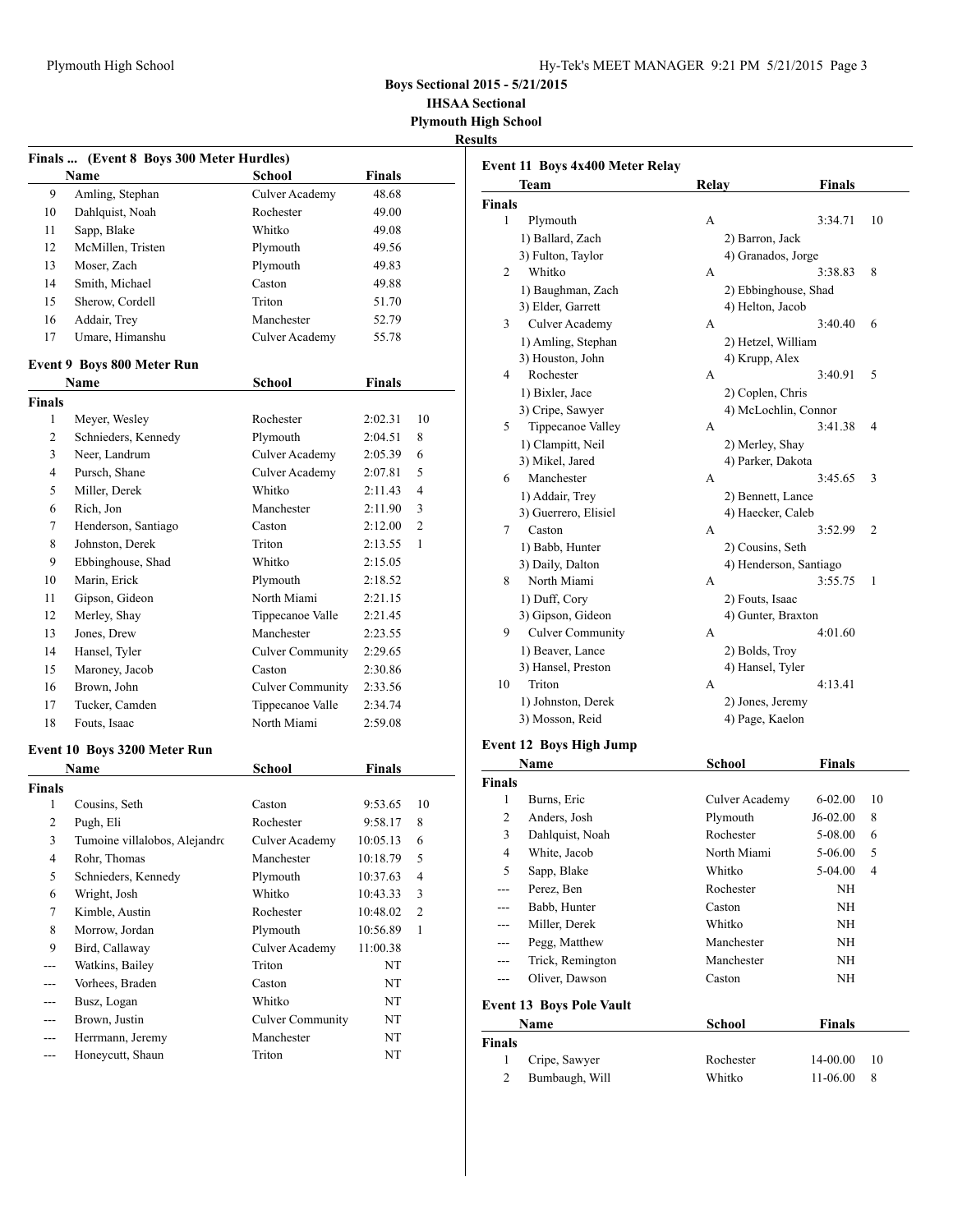**Boys Sectional 2015 - 5/21/2015**

**IHSAA Sectional Plymouth High School**

**Results**

|                | Finals  (Event 13 Boys Pole Vault)        |                           |                |                |
|----------------|-------------------------------------------|---------------------------|----------------|----------------|
|                | Name                                      | School                    | <b>Finals</b>  |                |
| 3              | Hooten, Terrance                          | Plymouth                  | 11-00.00       | 6              |
| 4              | Helton, Jacob                             | Whitko                    | J11-00.00      | 5              |
| 5              | Ruppert, Jeffrey                          | Rochester                 | 10-06.00       | 4              |
| 6              | Henderson, John                           | Culver Academy            | $9 - 06.00$    | 3              |
| ---            | Humphrey, Eric                            | Plymouth                  | NΗ             |                |
|                | <b>Event 14 Boys Long Jump</b>            |                           |                |                |
|                | Name                                      | <b>School</b>             | <b>Prelims</b> |                |
|                | <b>Preliminaries</b>                      |                           |                |                |
| 1              | Burns, Eric                               | Culver Academy            | $22 - 05.50q$  |                |
| 2              | White, Jacob                              | North Miami               | $20 - 05.50q$  |                |
| 3              | Elder, Garrett                            | Whitko                    | $20-02.00q$    |                |
| 4              | Fulton, Taylor                            | Plymouth                  | $20-01.00q$    |                |
| 5              | Clampitt, Neil                            | Tippecanoe Valle          | 19-08.00q      |                |
| 6              | Schuler, Colten                           | Plymouth                  | 19-05.00g      |                |
| 7              | Wilson, Alex                              | Whitko                    | 19-03.00g      |                |
| 8              | Ndukwu, Chima                             | Culver Academy            | $19-00.50q$    |                |
| 9              | Reinholt. Jordan                          | Rochester                 | 18-11.50q      |                |
| 10             | Smith, Andrew                             | Caston                    | 18-06.00       |                |
| 11             | Good, Gavin                               | Tippecanoe Valle          | 18-05.50       |                |
| 12             | Rhoades, Jevon                            | Manchester                | 17-10.00       |                |
| 13             | Becker, Aaron                             | Culver Community 17-03.50 |                |                |
| 14             | Rentschler, Graham                        | Caston                    | 16-05.50       |                |
| 15             | Caddy, Robert                             | Rochester                 | 14-10.00       |                |
| ---            | Suthard, Matt                             | <b>Culver Community</b>   | ND             |                |
| ---            | Trick, Remington                          | Manchester                | ND             |                |
|                |                                           |                           |                |                |
|                | <b>Event 14 Boys Long Jump</b><br>Name    | <b>School</b>             | <b>Finals</b>  |                |
| Finals         |                                           |                           |                |                |
| 1              | Burns, Eric                               | Culver Academy            | 22-05.50       | 10             |
| 2              | White, Jacob                              | North Miami               | 21-07.50       | 8              |
| 3              | Elder, Garrett                            | Whitko                    | 20-02.00       | 6              |
| 4              | Clampitt, Neil                            | Tippecanoe Valle          | J20-02.00      | 5              |
| 5              | Fulton, Taylor                            | Plymouth                  | 20-01.00       | 4              |
| 6              | Schuler, Colten                           | Plymouth                  | 19-05.00       | 3              |
| 7              | Wilson, Alex                              | Whitko                    | 19-03.00       | $\overline{2}$ |
| 8              | Ndukwu, Chima                             | Culver Academy            | 19-00.50       | 1              |
| 9              | Reinholt, Jordan                          | Rochester                 | 19-00.00       |                |
|                |                                           |                           |                |                |
|                | <b>Event 15 Boys Discus Throw</b><br>Name | <b>School</b>             | <b>Prelims</b> |                |
|                | <b>Preliminaries</b>                      |                           |                |                |
| 1              | Hoffman, Aaron                            | Tippecanoe Valle          | 137-06q        |                |
| 2              | Sherwin, Conner                           | Whitko                    | $135 - 11q$    |                |
| 3              | Huffman, Kevin                            | North Miami               | $135 - 07q$    |                |
| $\overline{4}$ | Howard, Gavin                             | Whitko                    | $135-06q$      |                |
| 5              | Watkins, Trey                             | Triton                    | $132 - 06q$    |                |
| 6              | Koss, Caleb                               | Plymouth                  | $130 - 03q$    |                |
| 7              | Eckrote, Lane                             | North Miami               | $126 - 11q$    |                |
| 8              | Castenada, Sam                            | <b>Culver Community</b>   | $125 - 09q$    |                |
| 9              | Bower, Gage                               | Rochester                 | $108 - 08q$    |                |
| 10             | Garza, Trenton                            | Plymouth                  | 108-00         |                |
|                |                                           |                           |                |                |

| э  |                     |                         |            |
|----|---------------------|-------------------------|------------|
| 11 | Adams, Sam          | Rochester               | 105-07     |
| 12 | Fraser, Jordan      | Tippecanoe Valle        | 104-09     |
| 13 | Horne, Ryan         | Triton                  | $100 - 11$ |
| 14 | Dierks, Heath       | Manchester              | 99-10      |
| 15 | Corn, Andrew        | Caston                  | 96-06      |
| 16 | Garver, Brandon     | Caston                  | $92 - 00$  |
| 17 | Dilena, Scott       | Culver Academy          | $90 - 02$  |
| 18 | Anderson, Marcellus | <b>Culver Community</b> | 80-02      |
| 19 | He, Yuan            | Culver Academy          | 77-07      |
|    |                     |                         |            |

# **Event 15 Boys Discus Throw**

| 137-06     | 10                         |
|------------|----------------------------|
| 135-11     | 8                          |
| 135-07     | 6                          |
| 135-06     | 5                          |
| 132-06     | 4                          |
| 130-03     | 3                          |
| $126 - 11$ | $\overline{2}$             |
| 125-09     | 1                          |
|            |                            |
|            | Culver Community<br>108-08 |

### **Event 16 Boys Shot Put**

| Name           |                               | <b>School</b>           | <b>Prelims</b> |  |
|----------------|-------------------------------|-------------------------|----------------|--|
|                | <b>Preliminaries</b>          |                         |                |  |
| 1              | Huffman, Kevin                | North Miami             | $50-10.50q$    |  |
| $\overline{c}$ | Hobbs, Walker                 | Whitko                  | $50-01.00q$    |  |
| 3              | Baughman, Zach                | Whitko                  | $47-03.00q$    |  |
| 4              | Casper, Jacob                 | Manchester              | $46-07.50q$    |  |
| 5              | Hutchinson, Codi              | Manchester              | 44-08.50g      |  |
| 6              | Coomer, Kain                  | Triton                  | 43-07.00g      |  |
| 7              | Castenada, Sam                | <b>Culver Community</b> | $43 - 06.50q$  |  |
| 8              | Ruff, Will                    | Tippecanoe Valle        | $42 - 01.50q$  |  |
| 9              | Koss, Caleb                   | Plymouth                | $41 - 00.25q$  |  |
| 10             | Hoffman, Aaron                | Tippecanoe Valle        | 39-06.50       |  |
| 11             | Bohac, Nicholas               | Rochester               | 37-10.50       |  |
| 12             | Stayton, Jacob                | Plymouth                | 37-06.25       |  |
| 13             | Watkins, Trey                 | Triton                  | 37-02.50       |  |
| 13             | Hoover, Mitchell              | North Miami             | 37-02.50       |  |
| 15             | Corn, Andrew                  | Caston                  | 36-06.25       |  |
| 16             | Bower, Gage                   | Rochester               | 35-04.00       |  |
| 17             | Garver, Brandon               | Caston                  | 33-07.00       |  |
| 18             | Dilena, Scott                 | Culver Academy          | 30-10.25       |  |
| 19             | Zhang, Juchen                 | Culver Academy          | 26-11.00       |  |
| ---            | Anderson, Marcellus           | <b>Culver Community</b> | ND             |  |
|                | <b>Event 16 Boys Shot Put</b> |                         |                |  |
| Name           |                               | <b>School</b>           | <b>Finals</b>  |  |

| ınals |                  |             |            |      |
|-------|------------------|-------------|------------|------|
|       | Huffman, Kevin   | North Miami | $50-10.50$ | - 10 |
|       | Hobbs, Walker    | Whitko      | 50-01.00   | -8   |
| 3     | Baughman, Zach   | Whitko      | 47-03.00   | -6   |
|       | Casper, Jacob    | Manchester  | 46-07.50   | -5   |
| 5     | Hutchinson, Codi | Manchester  | 44-08.50   | 4    |